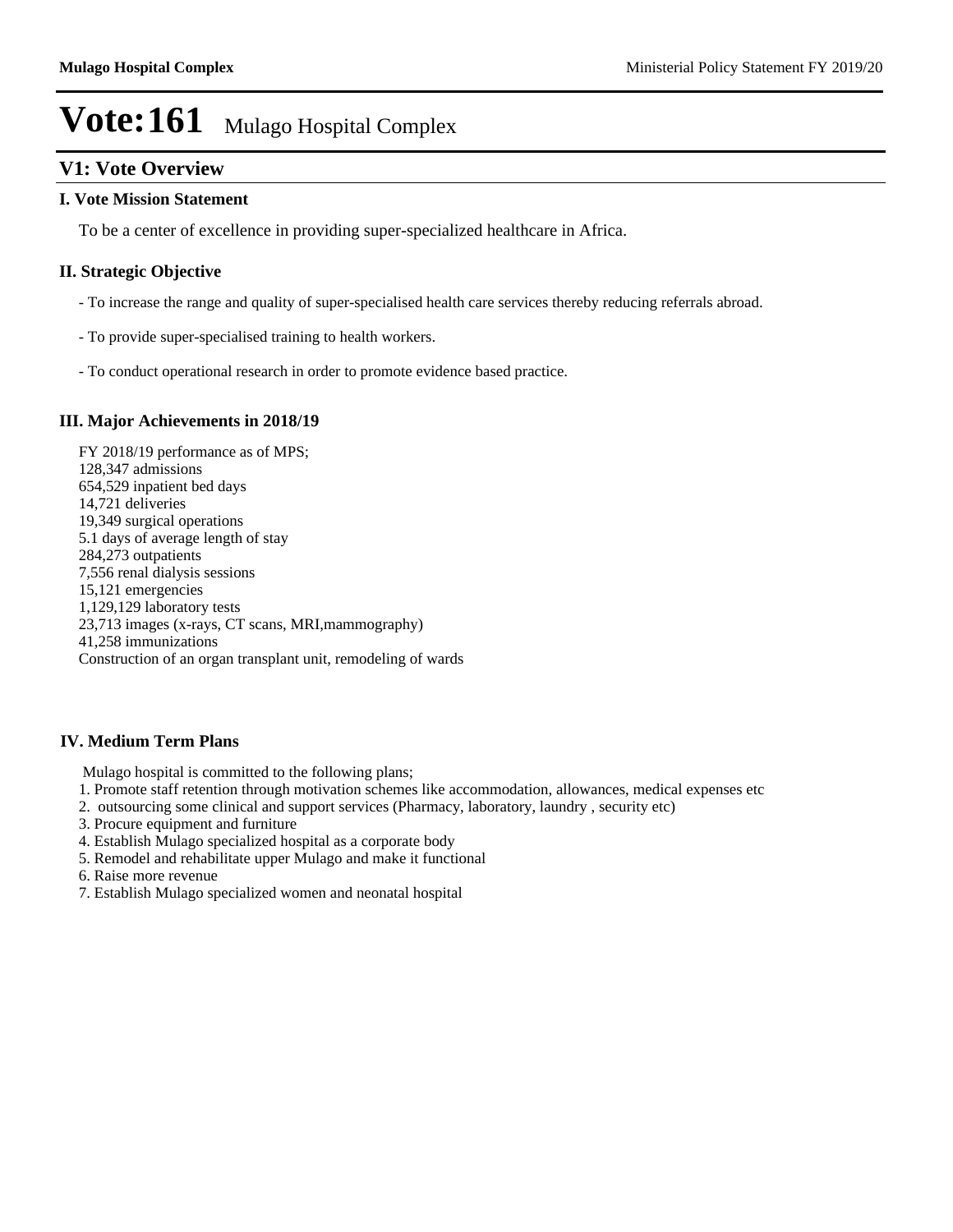### **V. Summary of Past Performance and Medium Term Budget Allocations**

**Table 5.1: Overview of Vote Expenditures (UShs Billion)**

|                  |                                                      |                    |               | 2018/19                                   |         |         |         | <b>MTEF Budget Projections</b> |         |
|------------------|------------------------------------------------------|--------------------|---------------|-------------------------------------------|---------|---------|---------|--------------------------------|---------|
|                  |                                                      | 2017/18<br>Outturn | <b>Budget</b> | <b>Approved Expenditure</b><br>by End Dec | 2019/20 | 2020/21 | 2021/22 | 2022/23                        | 2023/24 |
| <b>Recurrent</b> | Wagel                                                | 19.543             | 33.888        | 14.248                                    | 33.888  | 35.583  | 37.362  | 39.230                         | 41.191  |
|                  | Non Wage                                             | 22.044             | 23.598        | 11.449                                    | 28.964  | 33.309  | 39.971  | 47.965                         | 57.558  |
| Devt.            | GoU                                                  | 22.020             | 6.020         | 1.922                                     | 6.020   | 7.224   | 7.224   | 7.224                          | 7.224   |
|                  | Ext. Fin.                                            | 0.000              | 0.000         | 0.000                                     | 0.000   | 0.000   | 0.000   | 0.000                          | 0.000   |
|                  | <b>GoU</b> Total                                     | 63.608             | 63.506        | 27.619                                    | 68.873  | 76.116  | 84.557  | 94.419                         | 105.973 |
|                  | <b>Total GoU+Ext Fin (MTEF)</b>                      | 63.608             | 63.506        | 27.619                                    | 68.873  | 76.116  | 84.557  | 94.419                         | 105.973 |
|                  | Arrears                                              | 1.959              | 2.047         | 2.027                                     | 2.479   | 0.000   | 0.000   | 0.000                          | 0.000   |
|                  | <b>Total Budget</b>                                  | 65.567             | 65.553        | 29.646                                    | 71.352  | 76.116  | 84.557  | 94.419                         | 105.973 |
|                  | <b>A.I.A Total</b>                                   | 4.140              | 13.000        | 2.808                                     | 0.000   | 0.000   | 0.000   | 0.000                          | 0.000   |
|                  | <b>Grand Total</b>                                   | 69.707             | 78.553        | 32.454                                    | 71.352  | 76.116  | 84.557  | 94.419                         | 105.973 |
|                  | <b>Total Vote Budget</b><br><b>Excluding Arrears</b> | 67.748             | 76.506        | 30.427                                    | 68.873  | 76.116  | 84.557  | 94.419                         | 105.973 |

### **VI. Budget By Economic Clasification**

**Table V6.1 2018/19 and 2019/20 Budget Allocations by Item**

|                                        |        |          | 2018/19 Approved Budget |              |        | 2019/20 Draft Estimates |              |
|----------------------------------------|--------|----------|-------------------------|--------------|--------|-------------------------|--------------|
| Billion Uganda Shillings               | GoU    | Ext. Fin | AIA                     | <b>Total</b> | GoU    | Ext. Fin                | <b>Total</b> |
| <b>Output Class: Outputs Provided</b>  | 55.888 | 0.000    | 13.000                  | 68.888       | 61.255 | 0.000                   | 61.255       |
| 211 Wages and Salaries                 | 35.432 | 0.000    | 1.090                   | 36.522       | 35.984 | 0.000                   | 35.984       |
| 212 Social Contributions               | 3.297  | 0.000    | 0.050                   | 3.347        | 4.010  | 0.000                   | 4.010        |
| 213 Other Employee Costs               | 2.242  | 0.000    | 0.069                   | 2.311        | 4.061  | 0.000                   | 4.061        |
| 221 General Expenses                   | 3.528  | 0.000    | 3.802                   | 7.330        | 2.760  | 0.000                   | 2.760        |
| 222 Communications                     | 0.160  | 0.000    | 0.000                   | 0.160        | 0.160  | 0.000                   | 0.160        |
| 223 Utility and Property Expenses      | 6.861  | 0.000    | 0.760                   | 7.621        | 6.861  | 0.000                   | 6.861        |
| 224 Supplies and Services              | 0.679  | 0.000    | 4.850                   | 5.529        | 2.179  | 0.000                   | 2.179        |
| 225 Professional Services              | 0.115  | 0.000    | 1.378                   | 1.493        | 1.015  | 0.000                   | 1.015        |
| 227 Travel and Transport               | 0.752  | 0.000    | 0.450                   | 1.202        | 0.683  | 0.000                   | 0.683        |
| 228 Maintenance                        | 2.821  | 0.000    | 0.550                   | 3.371        | 3.541  | 0.000                   | 3.541        |
| 282 Miscellaneous Other Expenses       | 0.000  | 0.000    | 0.001                   | 0.001        | 0.000  | 0.000                   | 0.000        |
| <b>Output Class: Outputs Funded</b>    | 1.598  | 0.000    | 0.000                   | 1.598        | 1.598  | 0.000                   | 1.598        |
| 263 To other general government units  | 1.598  | 0.000    | 0.000                   | 1.598        | 1.598  | 0.000                   | 1.598        |
| <b>Output Class: Capital Purchases</b> | 6.020  | 0.000    | 0.000                   | 6.020        | 6.020  | 0.000                   | 6.020        |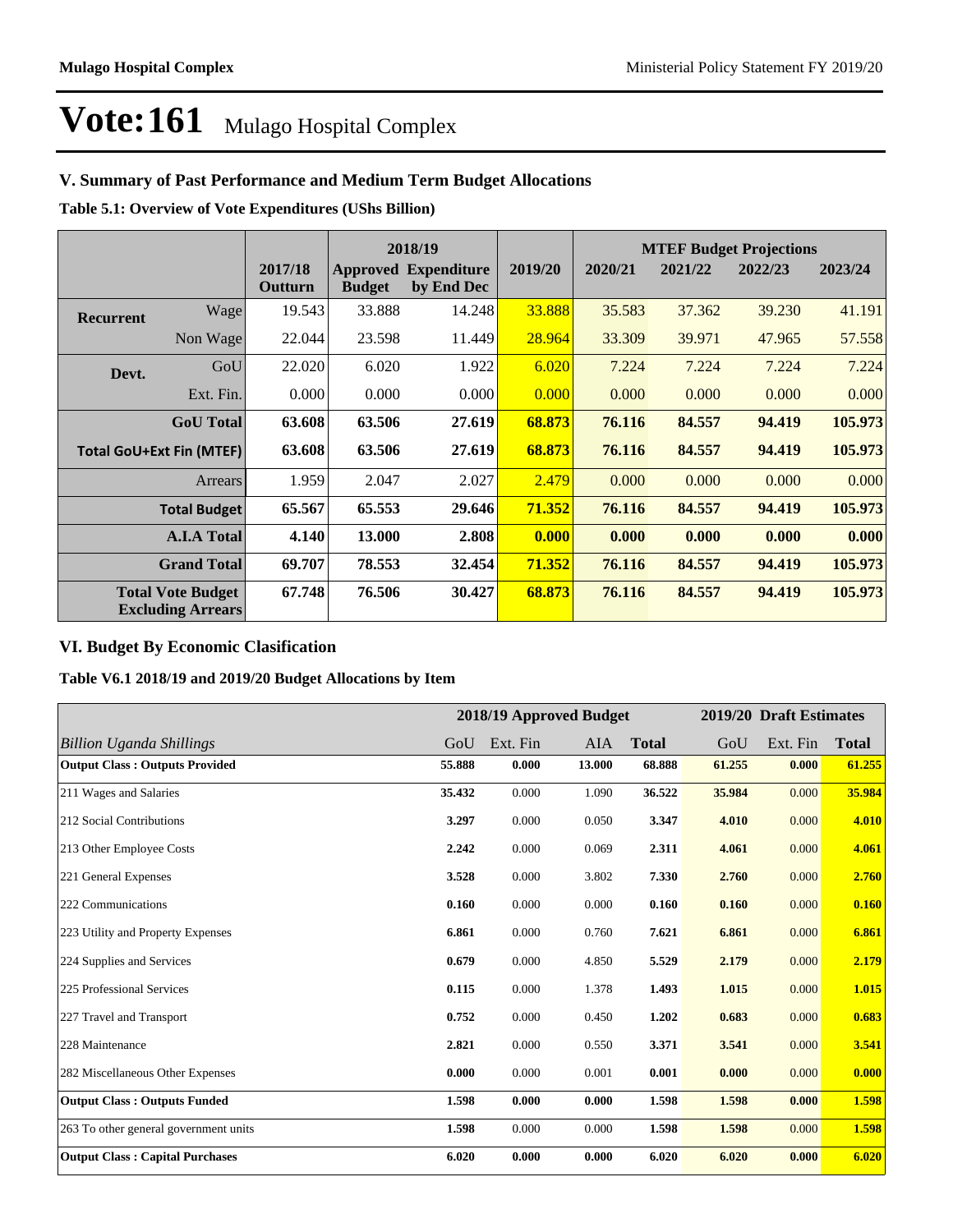| 312 FIXED ASSETS             | 6.020  | 0.000 | 0.000  | 6.020  | 6.020  | 0.000 | 6.020  |
|------------------------------|--------|-------|--------|--------|--------|-------|--------|
|                              |        |       |        |        |        |       |        |
| <b>Output Class: Arrears</b> | 2.047  | 0.000 | 0.000  | 2.047  | 2.479  | 0.000 | 2.479  |
|                              |        |       |        |        |        |       |        |
| 321 DOMESTIC                 | 2.047  | 0.000 | 0.000  | 2.047  | 2.479  | 0.000 | 2.479  |
|                              |        |       |        |        |        |       |        |
| <b>Grand Total:</b>          | 65.553 | 0.000 | 13.000 | 78.553 | 71.352 | 0.000 | 71.352 |
|                              |        |       |        |        |        |       |        |
| Total excluding Arrears      | 63.506 | 0.000 | 13.000 | 76.506 | 68.873 | 0.000 | 68.873 |
|                              |        |       |        |        |        |       |        |

#### **VII. Budget By Programme And Subprogramme**

**Table V7.1: Past Expenditure Outturns and Medium Term Projections by Programme and SubProgramme**

| Billion Uganda shillings               |                                     | FY 2018/19                       |                                   | <b>Medium Term Projections</b>              |         |         |         |         |
|----------------------------------------|-------------------------------------|----------------------------------|-----------------------------------|---------------------------------------------|---------|---------|---------|---------|
|                                        | <b>FY 2017/18</b><br><b>Outturn</b> | <b>Approved</b><br><b>Budget</b> | <b>Spent By</b><br><b>End Dec</b> | 2019-20<br><b>Proposed</b><br><b>Budget</b> | 2020-21 | 2021-22 | 2022-23 | 2023-24 |
| 54 National Referral Hospital Services | 69.707                              | 78.553                           | 32.454                            | 71.352                                      | 76.116  | 84.557  | 94.419  | 105.973 |
| 01 Management                          | 19.266                              | 28.977                           | 12.158                            | 22.881                                      | 23.655  | 28.199  | 33.458  | 39.722  |
| 02 Medical Services                    | 28.130                              | 43.415                           | 18.316                            | 42.261                                      | 45.045  | 48.936  | 53.537  | 58.798  |
| 0392 Mulago Hospital Complex           | 22.170                              | 6.020                            | 1.922                             | 6.020                                       | 7.224   | 7.224   | 7.224   | 7.224   |
| 04 Internal Audit Department           | 0.140                               | 0.140                            | 0.059                             | 0.189                                       | 0.191   | 0.198   | 0.201   | 0.230   |
| <b>Total for the Vote</b>              | 69.707                              | 78.553                           | 32.454                            | 71.352                                      | 76.116  | 84.557  | 94.419  | 105.973 |
| <b>Total Excluding Arrears</b>         | 67.748                              | 76.506                           | 30.427                            | 68.873                                      | 76.116  | 84.557  | 94.419  | 105.973 |

### **VIII. Programme Performance and Medium Term Plans**

#### **Table V8.1: Programme Outcome and Outcome Indicators ( Only applicable for FY 2019/20)**

| <b>Programme:</b>           | 54 National Referral Hospital Services                                                                                        |                 |                  |                            |            |            |  |  |  |  |
|-----------------------------|-------------------------------------------------------------------------------------------------------------------------------|-----------------|------------------|----------------------------|------------|------------|--|--|--|--|
| :                           | <b>Programme Objective</b> To provide Super-specialized healthcare  Services, training of health workers and conduct research |                 |                  |                            |            |            |  |  |  |  |
| <b>Responsible Officer:</b> | Dr. B.B Byarugaba                                                                                                             |                 |                  |                            |            |            |  |  |  |  |
|                             | <b>Programme Outcome:</b> Quality and accessible National Referral Hospital Services                                          |                 |                  |                            |            |            |  |  |  |  |
|                             | Sector Outcomes contributed to by the Programme Outcome                                                                       |                 |                  |                            |            |            |  |  |  |  |
|                             | 1. Enhanced competitiveness in the health sector                                                                              |                 |                  |                            |            |            |  |  |  |  |
|                             |                                                                                                                               |                 |                  | <b>Performance Targets</b> |            |            |  |  |  |  |
|                             | 2021/22<br>2019/20<br>2020/21<br><b>Outcome Indicators</b>                                                                    |                 |                  |                            |            |            |  |  |  |  |
|                             |                                                                                                                               | <b>Baseline</b> | <b>Base year</b> | <b>Target</b>              | Projection | Projection |  |  |  |  |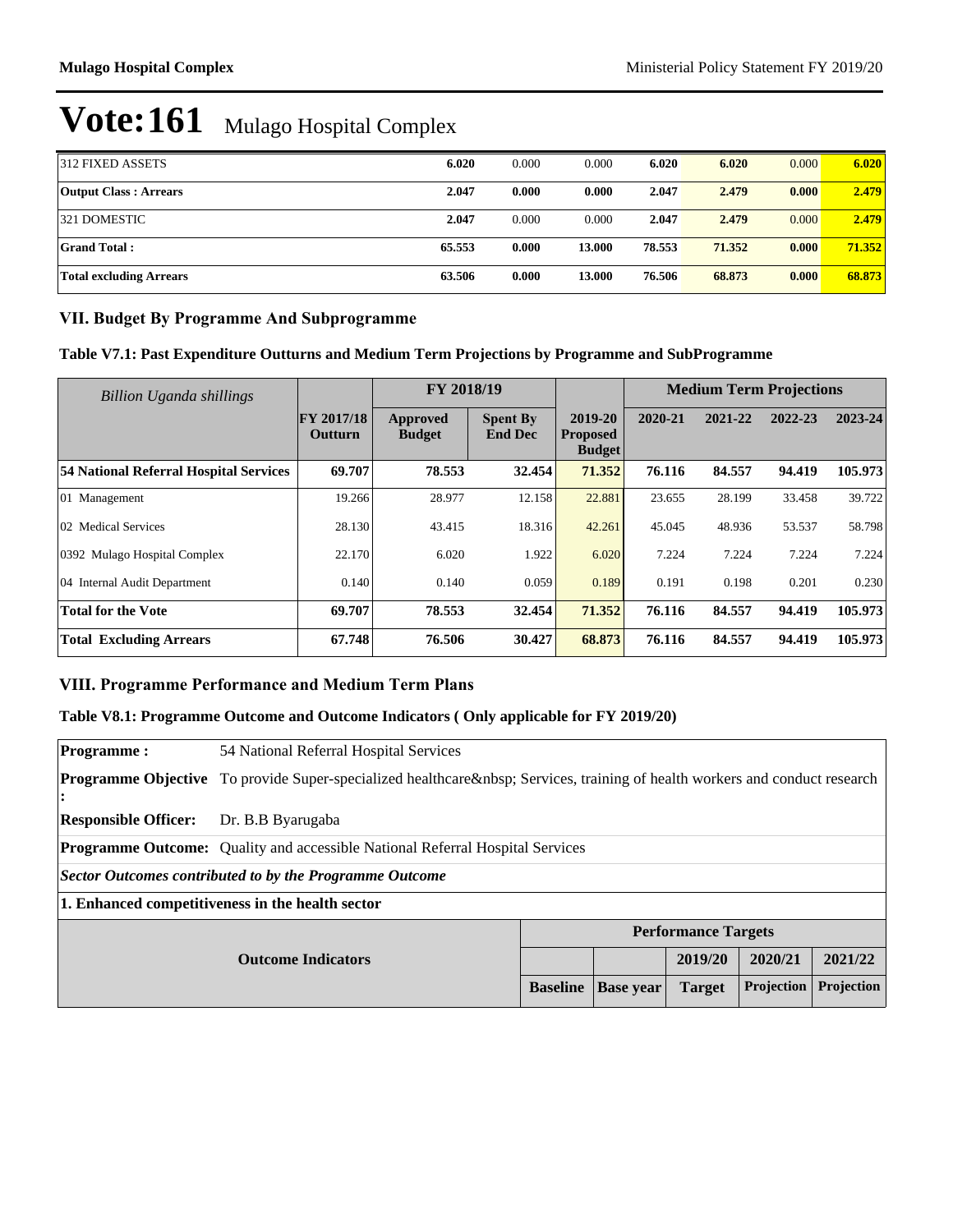| • % increase of super-specialised cases managed.      | 134455  | 2019 | 5%   | 5%                      | 5.5% |
|-------------------------------------------------------|---------|------|------|-------------------------|------|
| • % increase in diagnostic investigations carried out | 598,284 | 2019 | 2.5% | 3%                      | 3.2% |
| • Average length of Stay                              | 5.2     | 2019 |      | 4                       | 4    |
| <b>SubProgramme: 01 Management</b>                    |         |      |      |                         |      |
| <b>Output: 08 Audit Services</b>                      |         |      |      |                         |      |
| Number of quarterly comprehensive internal audit r    |         |      |      | 4                       | 4    |
| <b>Output: 19 Human Resource Management Services</b>  |         |      |      |                         |      |
| Number of quartely performance management reports     |         |      |      | $\overline{\mathbf{4}}$ | 4    |

### **IX. Major Capital Investments And Changes In Resource Allocation**

#### **Table 9.1: Major Capital Investment (Capital Purchases outputs over 0.5Billion)**

|                                                                                                                                                                                   | FY 2018/19     |                                                                                                                                                                                                                            | FY 2019/20                                                                                                                                                                                                                             |
|-----------------------------------------------------------------------------------------------------------------------------------------------------------------------------------|----------------|----------------------------------------------------------------------------------------------------------------------------------------------------------------------------------------------------------------------------|----------------------------------------------------------------------------------------------------------------------------------------------------------------------------------------------------------------------------------------|
| <b>Appr. Budget and Planned Outputs</b>                                                                                                                                           |                | <b>Expenditures and Achievements by</b><br>end Dec                                                                                                                                                                         | <b>Proposed Budget and Planned</b><br><b>Outputs</b>                                                                                                                                                                                   |
| Vote 161 Mulago Hospital Complex                                                                                                                                                  |                |                                                                                                                                                                                                                            |                                                                                                                                                                                                                                        |
| <b>Program: 08 54 National Referral Hospital Services</b>                                                                                                                         |                |                                                                                                                                                                                                                            |                                                                                                                                                                                                                                        |
| Development Project: 0392 Mulago Hospital Complex                                                                                                                                 |                |                                                                                                                                                                                                                            |                                                                                                                                                                                                                                        |
| Output: 08 54 82 Staff houses construction and rehabilitation                                                                                                                     |                |                                                                                                                                                                                                                            |                                                                                                                                                                                                                                        |
| Cover outstanding obligations on the 100 completed staff<br>houses                                                                                                                |                | Outstanding obligations covered, first phase of<br>houses and to start on the first phase of the 100 additional staff 100 units completed and work is in progress for of health workers in emergency areas<br>second phase | Additional 100 staff units to offer accommodation                                                                                                                                                                                      |
| <b>Total Output Cost(Ushs Thousand)</b>                                                                                                                                           | 1,700,000      | 315,809                                                                                                                                                                                                                    | 4,500,000                                                                                                                                                                                                                              |
| Gou Dev't:                                                                                                                                                                        | 1,700,000      | 315,809                                                                                                                                                                                                                    | 4,500,000                                                                                                                                                                                                                              |
| Ext Fin:                                                                                                                                                                          | $\overline{0}$ | $\Omega$                                                                                                                                                                                                                   |                                                                                                                                                                                                                                        |
| A.I.A:                                                                                                                                                                            | $\theta$       | $\Omega$                                                                                                                                                                                                                   | $\overline{0}$                                                                                                                                                                                                                         |
| Output: 08 54 84 OPD and other ward construction and rehabilitation                                                                                                               |                |                                                                                                                                                                                                                            |                                                                                                                                                                                                                                        |
| Remodeling and rehabilitation of upper mulago to create<br>facilities for national referral hospital (OPD clinics, theaters,<br>wards, support infrastructure-water reticulation) |                | Relocation of some facilities like ICU and<br>theaters has been done to enable rehabilitation<br>of the old premises and rehabilitation work is in<br>progress                                                             | Demolition, remodeling, renovating and<br>expanding infrastructure (rehabilitation of water<br>flow networks, that is, replacing old pipes,<br>presence of fire hydrant, creation and expansion of<br>water reservoirs to reduce bills |
| <b>Total Output Cost(Ushs Thousand)</b>                                                                                                                                           | 1,500,000      | 810,417                                                                                                                                                                                                                    | 1,520,000                                                                                                                                                                                                                              |
| Gou Dev't:                                                                                                                                                                        | 1,500,000      | 810,417                                                                                                                                                                                                                    | 1,520,000                                                                                                                                                                                                                              |
| Ext Fin:                                                                                                                                                                          | $\overline{0}$ | $\Omega$                                                                                                                                                                                                                   |                                                                                                                                                                                                                                        |
| A.I.A:                                                                                                                                                                            | $\theta$       | $\Omega$                                                                                                                                                                                                                   | $\overline{0}$                                                                                                                                                                                                                         |

### **X. Vote Challenges and Plans To Improve Performance**

#### **Vote Challenges**

1. Poor infrastructure at upper Mulago

2. Inadequate budget for wage, maintenance, medicines and sundries and utilities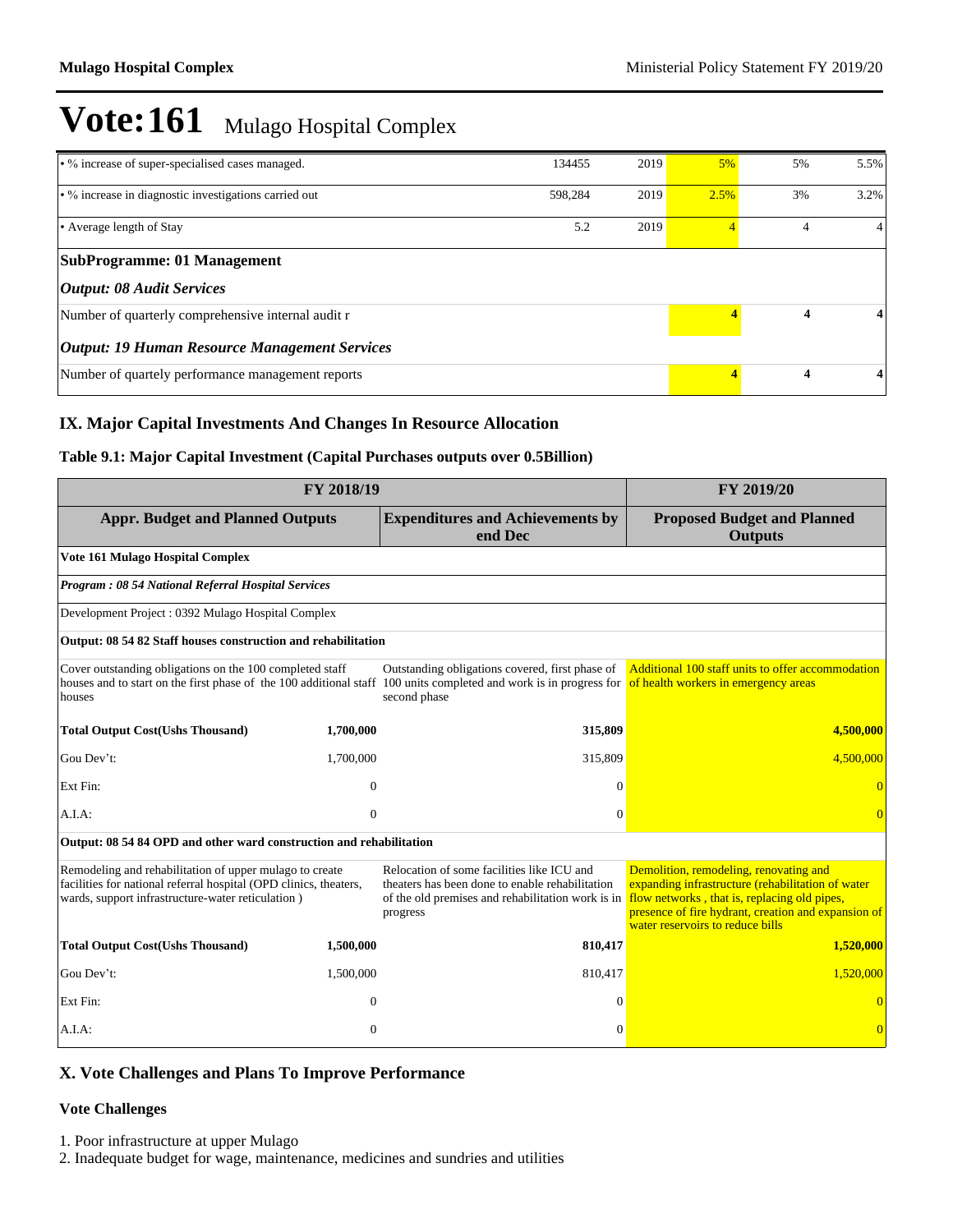3. Incomplete Lower Mulago

#### **Plans to improve Vote Performance**

Mulago hospital is committed to the following plans;

- 1. Promote staff retention through motivation schemes like accommodation, allowances, medical expenses etc
- 2. outsourcing some clinical and support services (Pharmacy, laboratory, laundry , security etc)
- 3. Procure equipment and furniture
- 4. Establish Mulago specialized hospital as a corporate body
- 5. Remodel and rehabilitate upper Mulago and make it functional
- 6. Raise more revenue
- 7. Establish Mulago specialized women and neonatal hospital

#### **XI Off Budget Support**

#### **Table 11.1 Off-Budget Support by Sub-Programme**

N/A

#### **XII. Vote Cross Cutting Policy And Other Budgetary Issues**

#### **Table 12.1: Cross- Cutting Policy Issues**

| <b>Issue Type:</b>                  | <b>HIV/AIDS</b>                                                                                                                      |
|-------------------------------------|--------------------------------------------------------------------------------------------------------------------------------------|
| Objective:                          | HIV prevention, care and treatment                                                                                                   |
| <b>Issue of Concern:</b>            | Extension of HIV care and prevention services to individuals                                                                         |
| <b>Planned Interventions:</b>       | 1. Disseminating prevention messages<br>2. HIV care and treatment<br>3. Individual and family support to mitigate the impact off HIV |
| <b>Budget Allocation (Billion):</b> | 0.100                                                                                                                                |
| <b>Performance Indicators:</b>      | 1. Patient on care<br>2. Prevention campaigns conducted                                                                              |
| <b>Issue Type:</b>                  | Gender                                                                                                                               |
| Objective:                          | Gender equality                                                                                                                      |
| <b>Issue of Concern:</b>            | Gender mainstreaming activities                                                                                                      |
| <b>Planned Interventions:</b>       | Assessment of different implications for men and women in any planned activity, i.e recruitment,<br>administration, budgeting        |
| <b>Budget Allocation (Billion):</b> | 0.080                                                                                                                                |
| <b>Performance Indicators:</b>      | Prioritizing gender equity                                                                                                           |
| <b>Issue Type:</b>                  | <b>Enviroment</b>                                                                                                                    |
| Objective:                          | Clean, safe, Conducive and healing environment for patients                                                                          |
| <b>Issue of Concern:</b>            | Hospital cleanliness and sanitation                                                                                                  |
| <b>Planned Interventions:</b>       | 1. Disposal of medical and domestic waste,<br>2. Ensuring hospital cleanliness and safety                                            |
| <b>Budget Allocation (Billion):</b> | 0.566                                                                                                                                |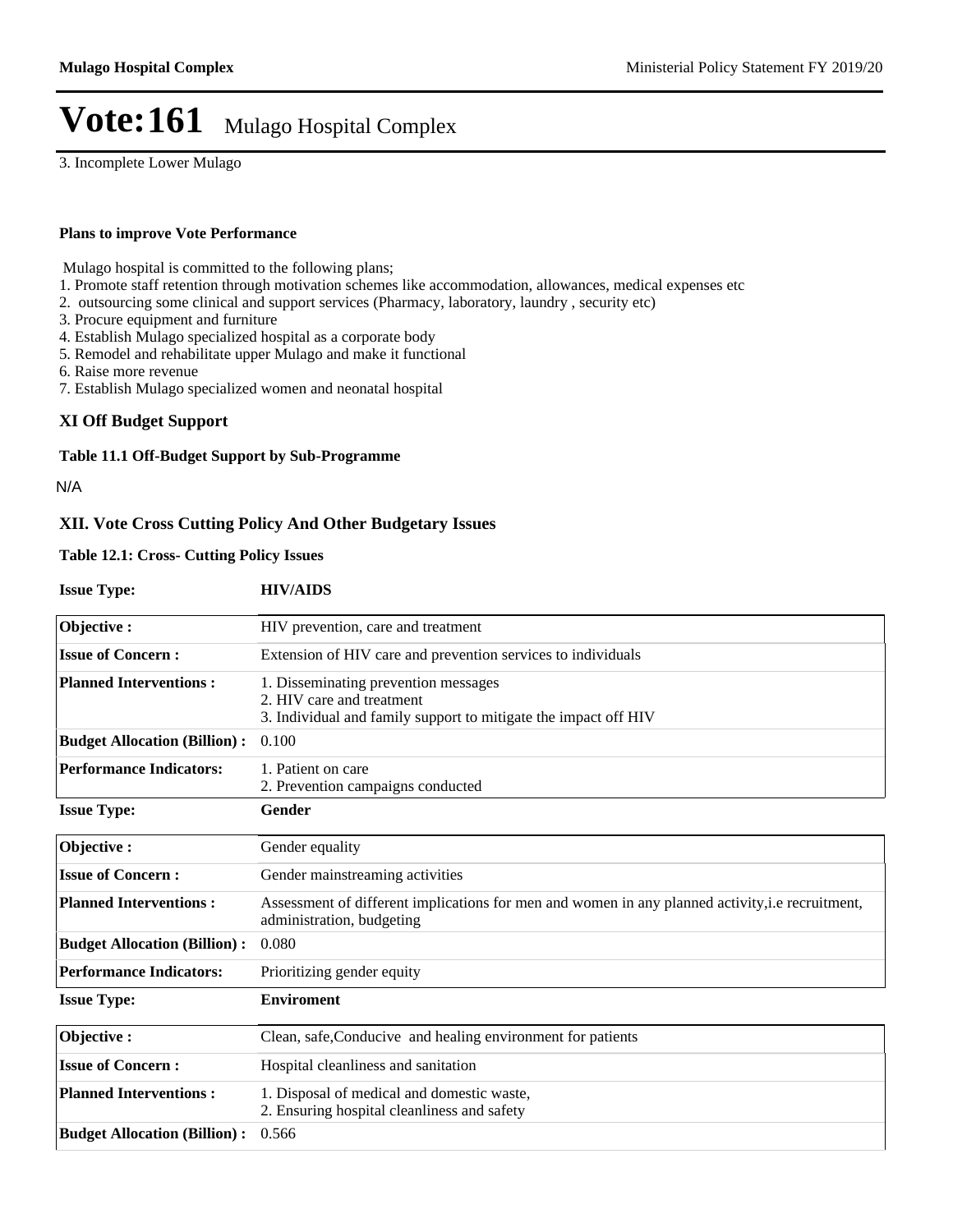Performance Indicators: Contracts signed and services provided

#### **XIII. Personnel Information**

#### **Table 13.1 Staff Establishment Analysis**

| <b>Title</b>                                    | <b>Salary Scale</b> | <b>Number Of Approved Positions</b> | <b>Number Of Filled Positions</b> |
|-------------------------------------------------|---------------------|-------------------------------------|-----------------------------------|
| <b>DEPUTY EXECUTIVE</b><br><b>DIRECTOR</b>      | U <sub>1</sub>      |                                     | $\theta$                          |
| Consultant (Medicine)                           | U1SE                | 107                                 | 33                                |
| <b>Senior Consultant SURGEON</b>                | U1SE                | 24                                  | $\Omega$                          |
| Medical Officer Special Grade<br>(Paediatrics)  | $U2(Med-1)$         | 177                                 | 52                                |
| PRINCIPAL NURSING OFFICER                       | $U3(Med-2)$         | 49                                  | $\overline{4}$                    |
| <b>SENIOR NURSING OFFICER</b><br>(NURSING)      | U <sub>4</sub>      | 1550                                | 35                                |
| SENIOR LABARATORY<br><b>TECHNICIAN</b>          | $U4(Med-2)$         | 4                                   | $\mathbf{1}$                      |
| SENIOR ANAESTHETIC<br><b>OFFICER</b>            | $U4(Med-2)$         | 5                                   | 3                                 |
| <b>SENIOR LABARATORY</b><br><b>TECHNOLOGIST</b> | $U4(Med-2)$         | 9                                   | 8                                 |
| <b>Inventory Management Officer</b>             | U4U                 | $\overline{c}$                      | $\overline{0}$                    |
| <b>NURSING OFFICER</b>                          | U <sub>5</sub>      | 180                                 | 140                               |
| <b>OFFICE SUPERVISOR</b>                        | U5L                 | 2                                   | 1                                 |
| RECORDS ASSISTANT                               | U6L                 |                                     | $\Omega$                          |
| <b>WAITER/WAITRESS</b>                          | U <sub>8</sub>      | 15                                  | 12                                |
| THEATRE ATTENDANT                               | U8(Med)             | $\overline{2}$                      | 1                                 |
| <b>KITCHEN ATTENDANT</b>                        | U8L                 | 20                                  | 13                                |
| OFFICE ATTENDANT                                | U8L                 | 5                                   | 3                                 |

#### **Table 13.2 Staff Recruitment Plan**

| Post Title                                     | Salalry<br>Scale | No. Of<br>Approved<br><b>Posts</b> | No Of<br><b>Filled Posts</b> | Vacant<br>Posts | No. of Posts<br>Cleared for<br>Filling<br>FY2019/20 | Gross Salary<br>Per Month<br>(UGX) | <b>Total Annual</b><br>Salary<br>(UGX) |
|------------------------------------------------|------------------|------------------------------------|------------------------------|-----------------|-----------------------------------------------------|------------------------------------|----------------------------------------|
| Consultant (Medicine)                          | U1SE             | 107                                | 33                           | 74              |                                                     | 12,600,000                         | 151,200,000                            |
| <b>DEPUTY EXECUTIVE</b><br><b>DIRECTOR</b>     | U <sub>1</sub>   |                                    |                              |                 |                                                     | 3,897,133                          | 46,765,596                             |
| <b>Inventory Management Officer</b>            | U <sub>4</sub> U | $\overline{c}$                     |                              |                 |                                                     | 1,196,439                          | 14,357,268                             |
| KITCHEN ATTENDANT                              | U8L              | 20                                 | 13                           |                 |                                                     | 427,664                            | 5,131,968                              |
| Medical Officer Special Grade<br>(Paediatrics) | $U2(Med-1)$      | 177                                | 52                           | 125             | $\Omega$                                            | 33,750,000                         | 405,000,000                            |
| <b>NURSING OFFICER</b>                         | U <sub>5</sub>   | 180                                | 140                          | 40              | 40                                                  | 37,494,400                         | 449,932,800                            |
| OFFICE ATTENDANT                               | U8L              |                                    | 3                            | ◠               |                                                     | 427.664                            | 5,131,968                              |
| <b>OFFICE SUPERVISOR</b>                       | U5L              | $\overline{2}$                     |                              |                 |                                                     | 479,759                            | 5,757,108                              |